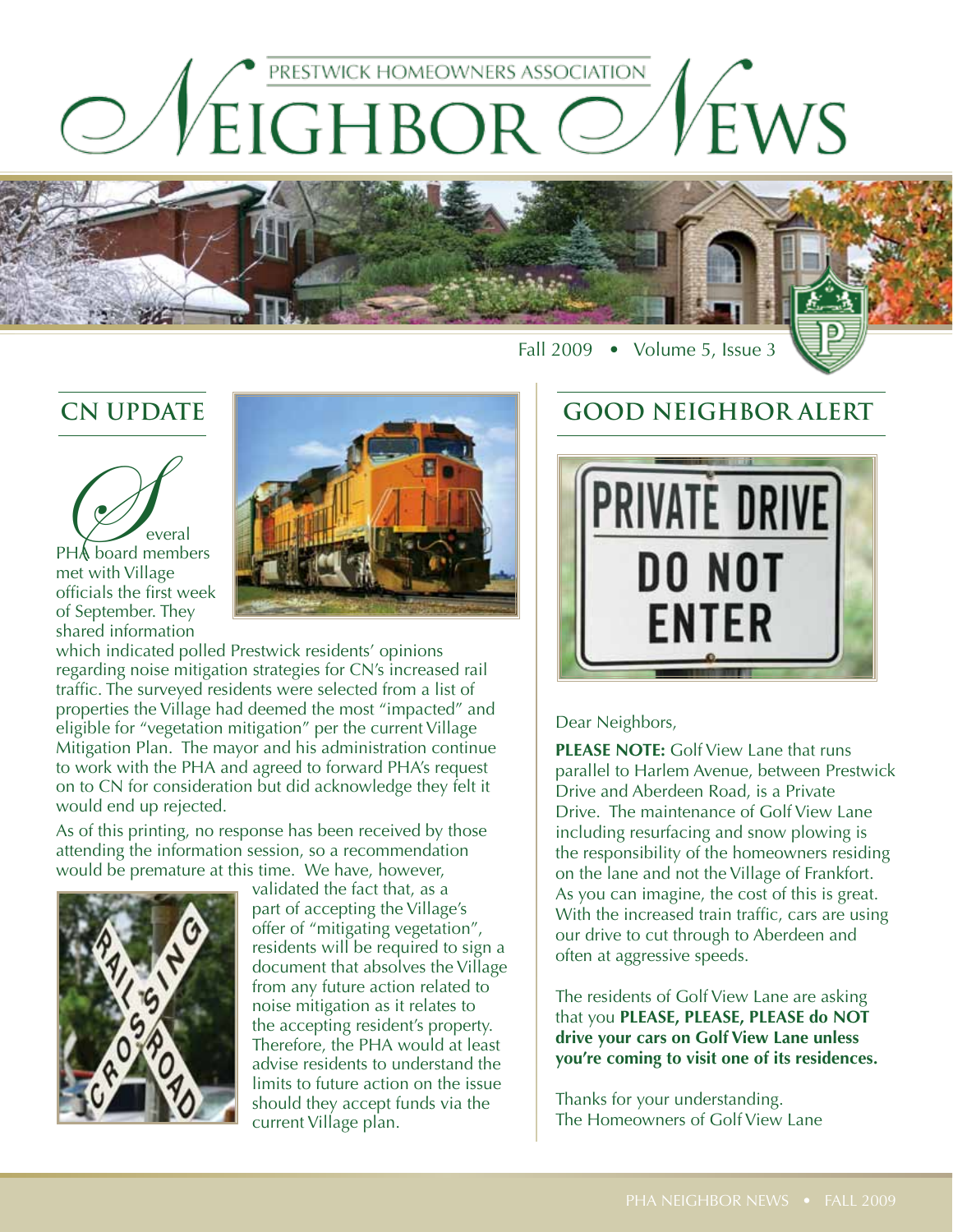

### **1st Annual Prestwick Garden Walk**

July 12th proved to be a perfect day for the first Prestwick Garden Walk. Ten resident families from throughout the Prestwick area opened their gardens for neighbors to wander through and enjoy. Each was unique – shade gardens, perennial gardens, a Japanese garden, water features, statuary, secret gardens, and meandering paths with garden art and surprises at every turn. Over 100 visitors stopped by many or all of the gardens on the walk. As an added treat, the Prestwick Garden Club set up a table and provided gardening tips and information



for visitors. This free neighborhood activity was organized by PHA Board members, Janice Werner and Sue Bloomfield, and was judged a great success by all who attended.

To thank the homeowners for hosting, the PHA Board entered their names in a random drawing for a gift certificate. The drawing was held at the August meeting, and the winning homeowners were Ann and Leo Michuda and Tom and Jane Luscombe. However, the Board sends heartfelt thank you's to all host gardeners for a phenomenal event: Luscombes, Wexmans, MacNeils, Michudas, Steinmans, Gallahers, Gustawsons, Noltings, Stillman and Smith.

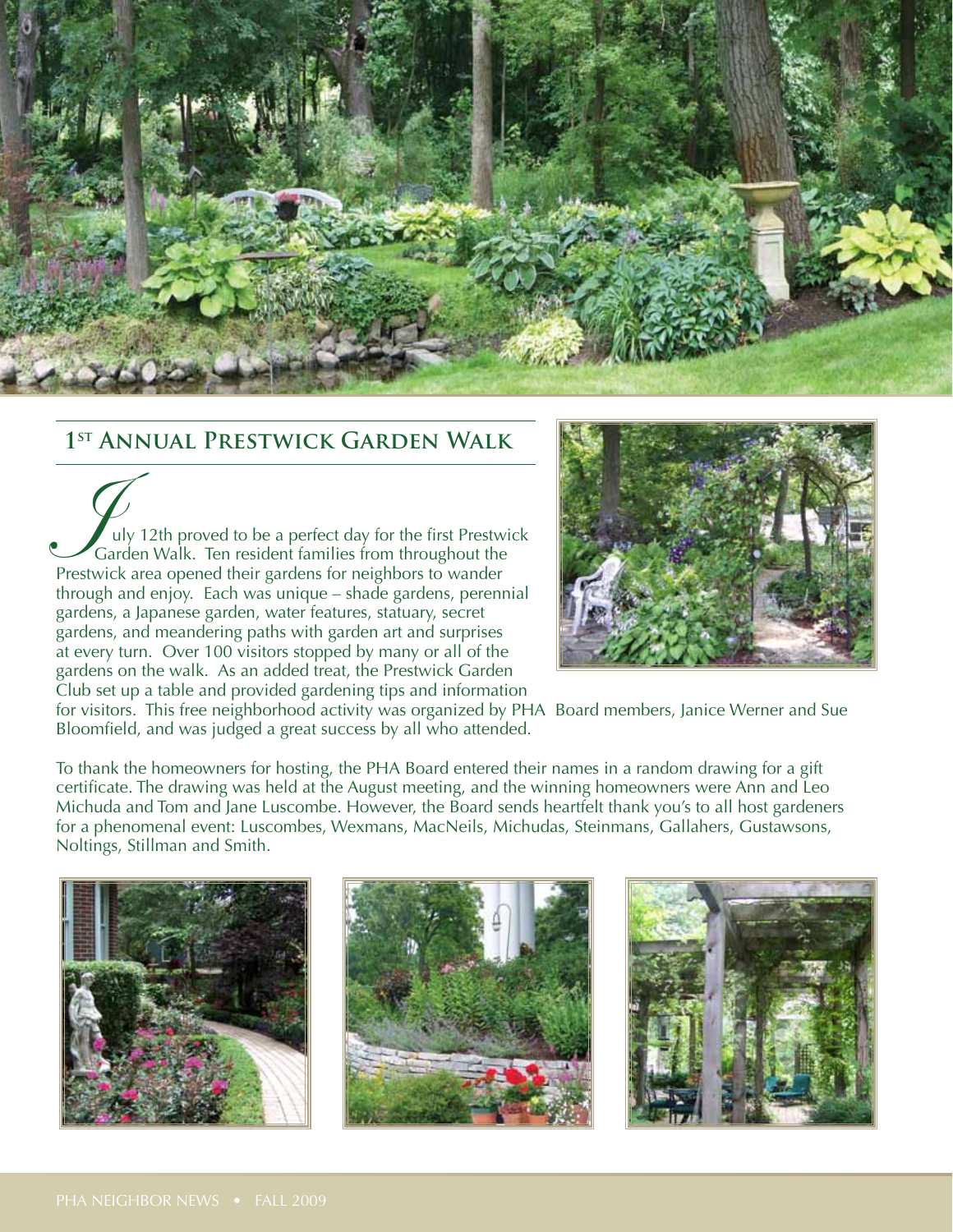

In this issue, we'd like to welcome back Pressy, the neighborly know-it-all of all know-it-alls and rumored to be related to advicegiving Abby. Pressy will provide Prestwick residents with all your need-to-know info regarding community concerns. Feel free to send Pressy your own questions at **info@prestwickhomeowners.com.**

*Dear Pressy,*

*A friend came to pick me up for dinner last week, and she was 15 minutes late because she said she couldn't see anyone's address in the dark. Driving back through the neighborhood on our way to the clubhouse, I realized she was right. Very few of my neighbors have their addresses illuminated and without overhead streetlights, our streets are very dark. If my friend couldn't find my house, I'm wondering how the police, fire department or ambulances will be able to respond to emergencies in our neighborhood. I hope they have a flashlight handy!*

*Signed, Let There Be Light Lucy*



#### Dear Lucy,

You are right to be concerned. Emergency responders regularly try to get the message out to community residents that their addresses need to be clearly marked on both their homes and mailboxes and illuminated with light or reflective paint so they can be seen at night. Even if you don't have a power source down by your mailbox, solar lights are easy to install and usually will generate enough light to identify your address. However, as a Village of Frankfort resident, local ordinances actually require that you must have 5" or 6" numbers on your house that are visible from the right of way at the edge of your property. So whether that means buying new numbers or just shining a light on them, you and your neighbors may want to consider doing a little home improvement project this fall.

And while you're at it, don't forget to replace the batteries in all your smoke alarms and carbon monoxide detectors in your home. It's that time of year!

Hoping you'll soon be seeing the light, Pressy

# **3rd of july fireworks celebration**

On Friday night, July 3, the 2nd Annual Prestwick Fireworks Celebration was held at Prestwick Country Club. There were approximately 800 people in attendance for the family-friendly event which included an All American buffet, 20-25 minutes of amazing fireworks and a DJ spinning tunes (before, during and after the fireworks display).

Spectators young and old were seated in chairs and on blankets around the golf course and clubhouse patio, as well in the dining room, to witness the spectacular show. Feedback was fantastic, and the PHA is looking forward to co-sponsoring the 3rd Annual event in 2010! *If you have a story you would like to submit, please send to* 



*janolting@aol.com.*